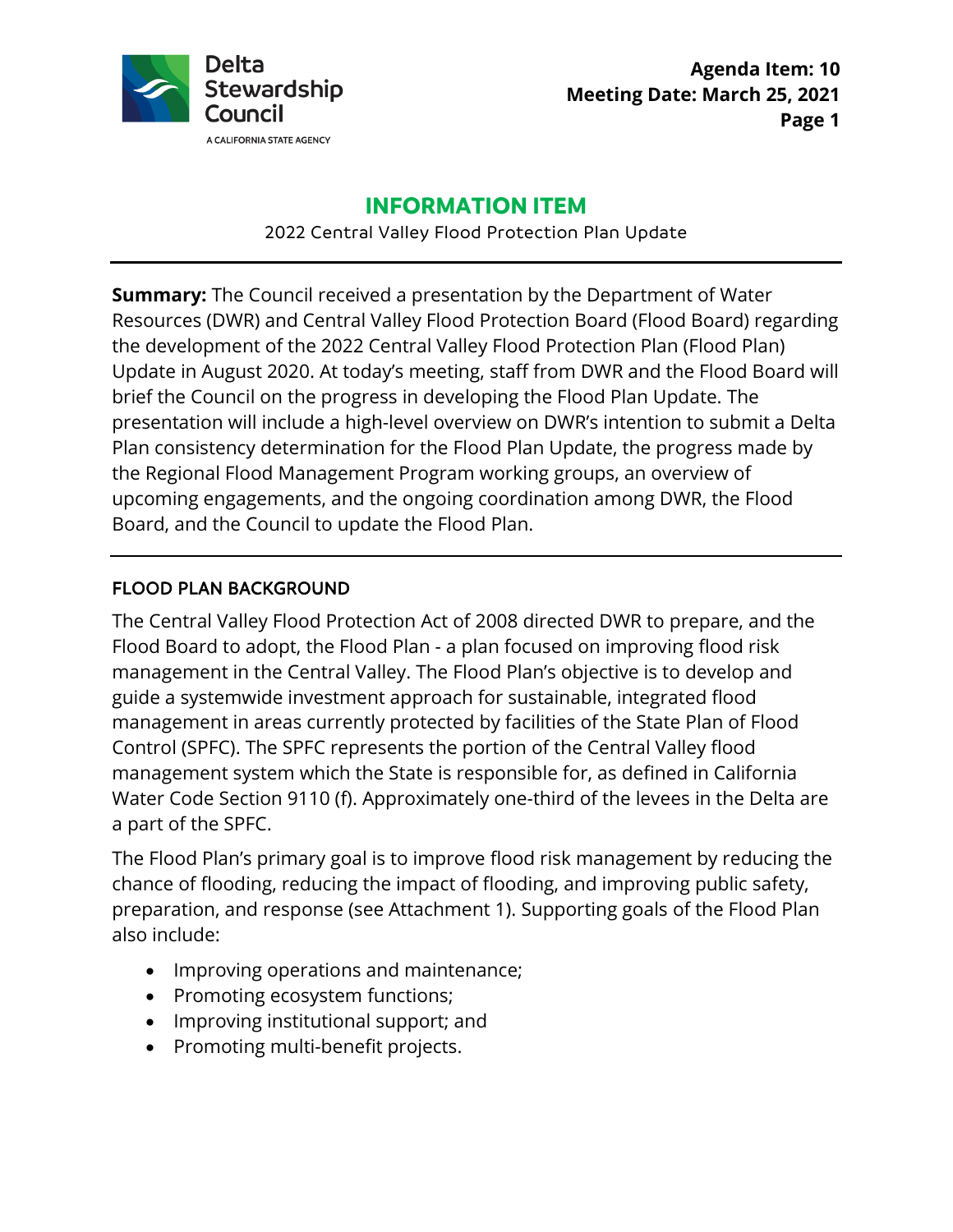In addition to the primary planning document, the Flood Plan includes several other documents that support the plan:

- **Regional Flood Management Plans (RFMPs)** Regional Flood Management mechanisms and site-specific improvement needs. The RFMPs are not part of Plans are developed by six Regional Flood Management Program working groups. Two RFMPs overlap the Delta: Lower Sacramento Delta North, and Lower San Joaquin Delta South. The RFMPs describe local and regional flood management priorities and challenges, identifying potential funding the Flood Plan, but they inform its development, investment strategy, and implementation.
- **Document)** This report identifies and describes SPFC components (e.g., • **State Plan of Flood Control Descriptive Document (SPFC Descriptive** facilities, lands, programs, plans, conditions, modes of operations, and maintenance) in accordance with the requirements of the Central Valley Flood Protection Act of 2008.
- **Flood System Status Report (FSSR)** This report assists flood management of local and federal partners. planners and engineers in characterizing facilities within the SPFC and informs Flood Plan Updates. The FSSR provides a repository of the status of SPFC Facilities based on DWR evaluations and inspections, along with those
- **Conservation Strategy** The Conservation Strategy supports the attainment of all Flood Plan goals, focusing on improving ecosystem functions by feasible. integrating ecological restoration within flood risk reduction projects where

 introduced the State Systemwide Investment Approach (SSIA), providing a road map for how flood risk management activities throughout the Central Valley could The Flood Board adopted the first Flood Plan in 2012. The 2012 Flood Plan achieve the primary and supporting goals outlined above.

 The first update to the Flood Plan was completed in 2017. In this update, the Flood planning process also split the SPFC into six RFMP areas. Within each RFMP area, a group of regional representatives developed plans that described local and regional located within the Delta. Board refined the SSIA and developed a plan to fund phased implementation of flood risk reduction projects that worked to achieve the plan's goals. The 2017 flood management priorities and challenges. Two of these regions, Lower Sacramento River/Delta North, and Lower San Joaquin River/Delta South are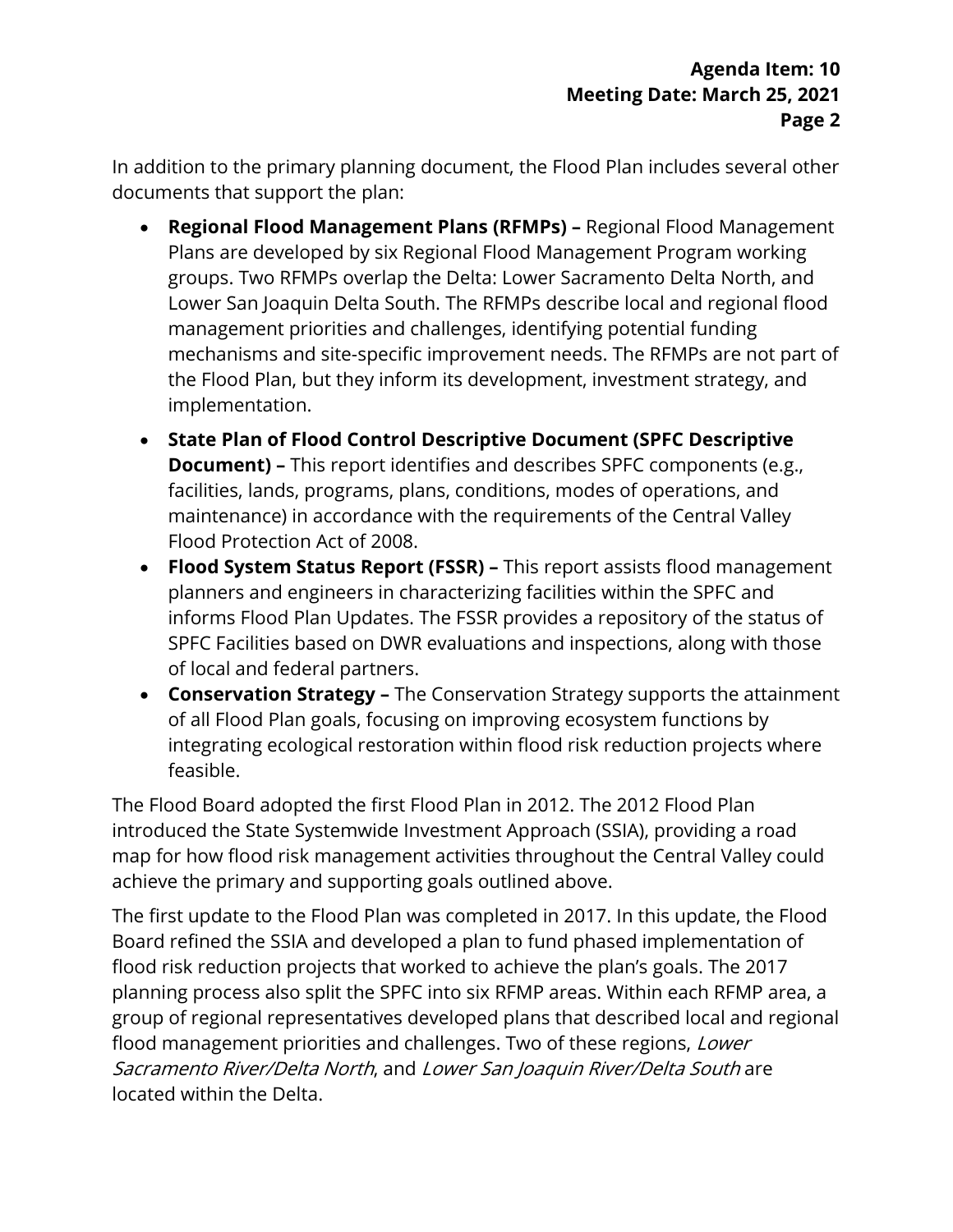# 2022 FLOOD PLAN UPDATE

 The 2022 Flood Plan Update will focus on climate resilience, project State efforts, including Governor's Newsom's Water Resilience Portfolio and the California Water Plan Update 2023. implementation, and performance tracking. The goal is also to align with other

 As part of the update, DWR is also updating the Conservation Strategy (**Attachment 2**) to report on:

- Progress toward meeting measurable objectives for improved ecosystem processes, increased habitats, and decreased stressors as part of flood risk reduction projects;
- Describe how climate change may influence ecological conditions and the ability to meet these objectives; and
- Explain how integration with other State and regional efforts can help improve flood system resilience through more effective implementation of multi-benefit projects.

# ALIGNING WITH THE DELTA PLAN

 facilities (both in the Delta and upstream of the Delta) impact Delta levees and ecosystem functions. Coordination is critical for the success of each of these efforts. Council, DWR, and Flood Board staff are communicating, coordinating, and tracking each agency's efforts. Examples of this include: The Flood Plan and the Delta Plan both provide state-level planning objectives for flood facilities and operations in the Delta. Management decisions made for SPFC

 **Delta Adapts** – Council staff have been meeting regularly with DWR and Flood Plan Update, sharing technical data, and aligning each agency's Flood Board staff regarding Delta Adapts. Coordination efforts include discussing and aligning modeling efforts between Delta Adapts and the 2022 approach to evaluating, understanding, and adapting to climate change.

 **Flood Board Coordination Committee** – The Coordination Committee is the Flood Board's monthly clearinghouse to discuss Flood Plan implementation activities, including efforts to update the Delta Levee Investment Strategy issues. Council staff regularly attend and have presented on Council (DLIS) and Delta Adapts.

 MOU working group includes staff from the Council, DWR, and the Flood Board. The group meets regularly and has a standing agenda item to discuss **DLIS Memorandum of Understanding (MOU) Working Group –** The DLIS